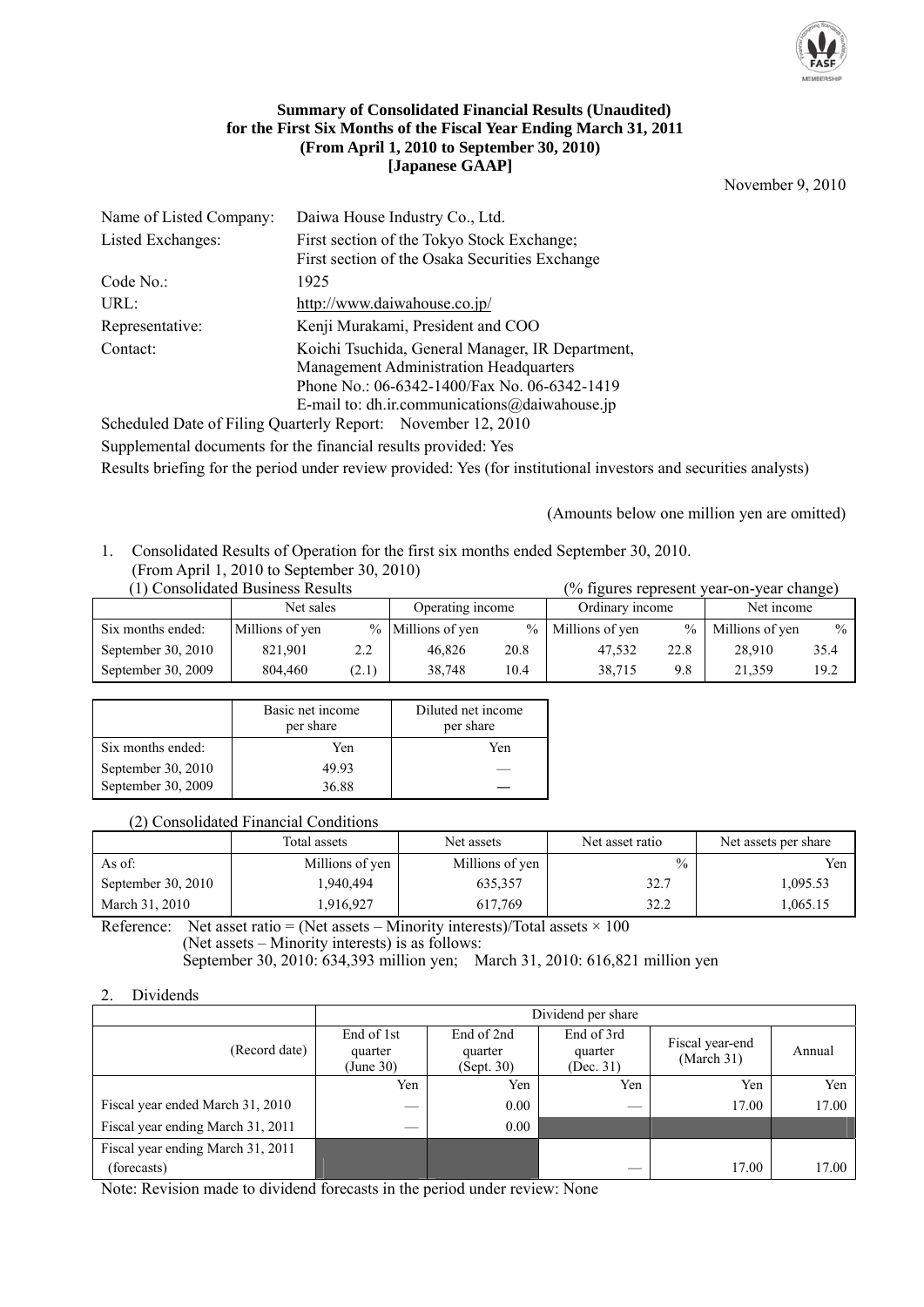3. Consolidated Business Forecasts for the Fiscal Year Ending March 31, 2011 (From April 1, 2010 to March 31, 2011)

|  |  |  |  | (% figures represent year-on-year change) |
|--|--|--|--|-------------------------------------------|
|--|--|--|--|-------------------------------------------|

|                                      | Net sales       |               | Operating income |      | Ordinary income     |        | Net income      |               | Basic net<br>income<br>per share |
|--------------------------------------|-----------------|---------------|------------------|------|---------------------|--------|-----------------|---------------|----------------------------------|
|                                      | Millions of yen | $\frac{0}{0}$ | Millions of yen  |      | $%$ Millions of yen | $\%$ 1 | Millions of yen | $\frac{0}{0}$ | Yen                              |
| Fiscal year ending<br>March 31, 2011 | 1.660.000       | 3.1           | 85,000           | 35.5 | 80,000              | 33.3   | 36,000          | 88.4          | 62.17                            |

Note: Revision made to business forecasts in the period under review: Yes

- 4. Others (For details, please refer to "Other Information" of "the Attached Material," on page 7.)
- (1) Changes in Significant Subsidiaries during the period under review: None Note: The above refers to changes in specified subsidiaries associated with changes in the scope of consolidation.
- (2) Application of Simplified Accounting Methods and/or Unique Accounting Methods: None Note: The above refers to application of Simplified Accounting Methods and/or Accounting Methods Unique to the Preparation of the Quarterly Consolidated Financial Statements.
- (3) Changes in Accounting Policies, Procedures and Methods of Presentation
	- 1) Changes made due to amendment of accounting standards: Yes
	- 2) Changes made due to reasons other than 1): None

 Note: The above refers to changes in Accounting Policies, Procedures and Methods of Presentation for the Preparation of the Quarterly Consolidated Financial Statements, recorded in "Changes under Basic Significant Matters Regarding Preparation of the Quarterly Consolidated Financial Statements."

## (4) Number of Issued and Outstanding Shares (Common Stock)

1) Number of shares at the end of the period (including treasury stock)

| As of September 30, 2010   599,921,851 shares   As of March 31, 2010   599,921,851 shares |  |
|-------------------------------------------------------------------------------------------|--|
|-------------------------------------------------------------------------------------------|--|

2) Number of treasury stock at the end of the period

| As of September 30, 2010 $\mu$ | 20,845,645 shares | As of March 31, 2010 | 20,829,959 shares |
|--------------------------------|-------------------|----------------------|-------------------|
|                                |                   |                      |                   |

3) Average number of shares during the period (for the six months under review)

| S <sub>1</sub> x months ended<br>579,081,779 shares<br>September 30, $2010$ | Six months ended<br>September 30, 2009 | 579,152,827 shares |
|-----------------------------------------------------------------------------|----------------------------------------|--------------------|
|-----------------------------------------------------------------------------|----------------------------------------|--------------------|

#### **\* Presentation of implementing the quarterly review procedures**

 As of the time when the financial results for the period under review are disclosed, the Group had not completed the reviewing (checking) procedures for the quarterly consolidated financial statements as laid down by the Financial Instruments and Exchange Law.

# **\* Remarks on appropriate use of forecasted results of operation and other special matters**

(Notes regarding forward-looking statements)

Consolidated business forecasts are based on assumptions in light of the information available as of the date of announcement of this material and the factors of uncertainty that may possibly impact the future results of operation. The Group's actual results may differ significantly from those presented herein as a consequence of numerous factors such as the financial market, economic conditions, competitor situations and fluctuations in land prices. Please refer to the section of "Qualitative Information Regarding Consolidated Business Forecasts" of "the Attached Material" on page 6 for details.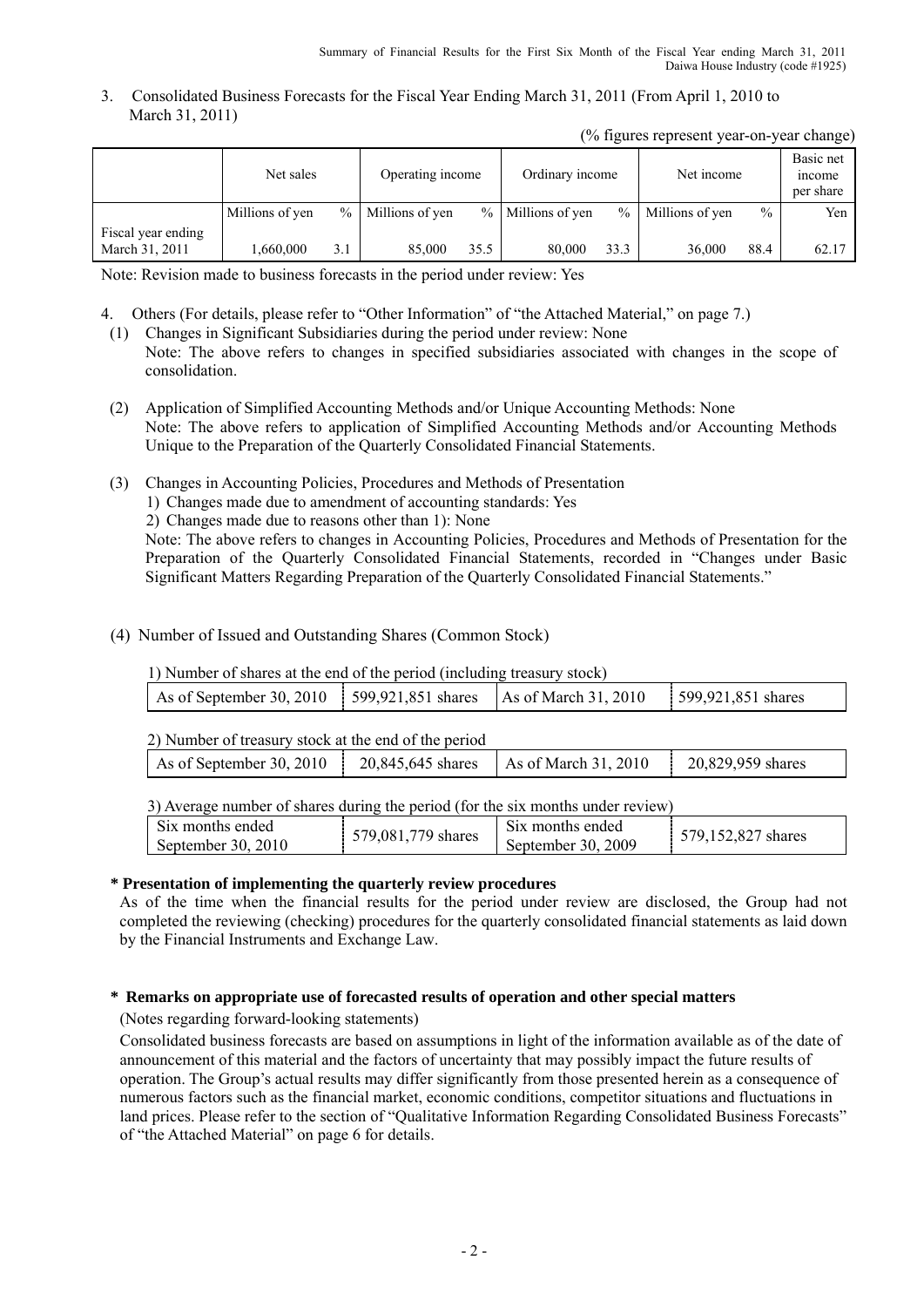# ○**Contents of the Attached Material**

| 1. Qualitative Information Regarding Consolidated Results for the First Six Months under Review 4 |  |
|---------------------------------------------------------------------------------------------------|--|
|                                                                                                   |  |
|                                                                                                   |  |
|                                                                                                   |  |
|                                                                                                   |  |
|                                                                                                   |  |
|                                                                                                   |  |
|                                                                                                   |  |
|                                                                                                   |  |
|                                                                                                   |  |
|                                                                                                   |  |
|                                                                                                   |  |
|                                                                                                   |  |
|                                                                                                   |  |
|                                                                                                   |  |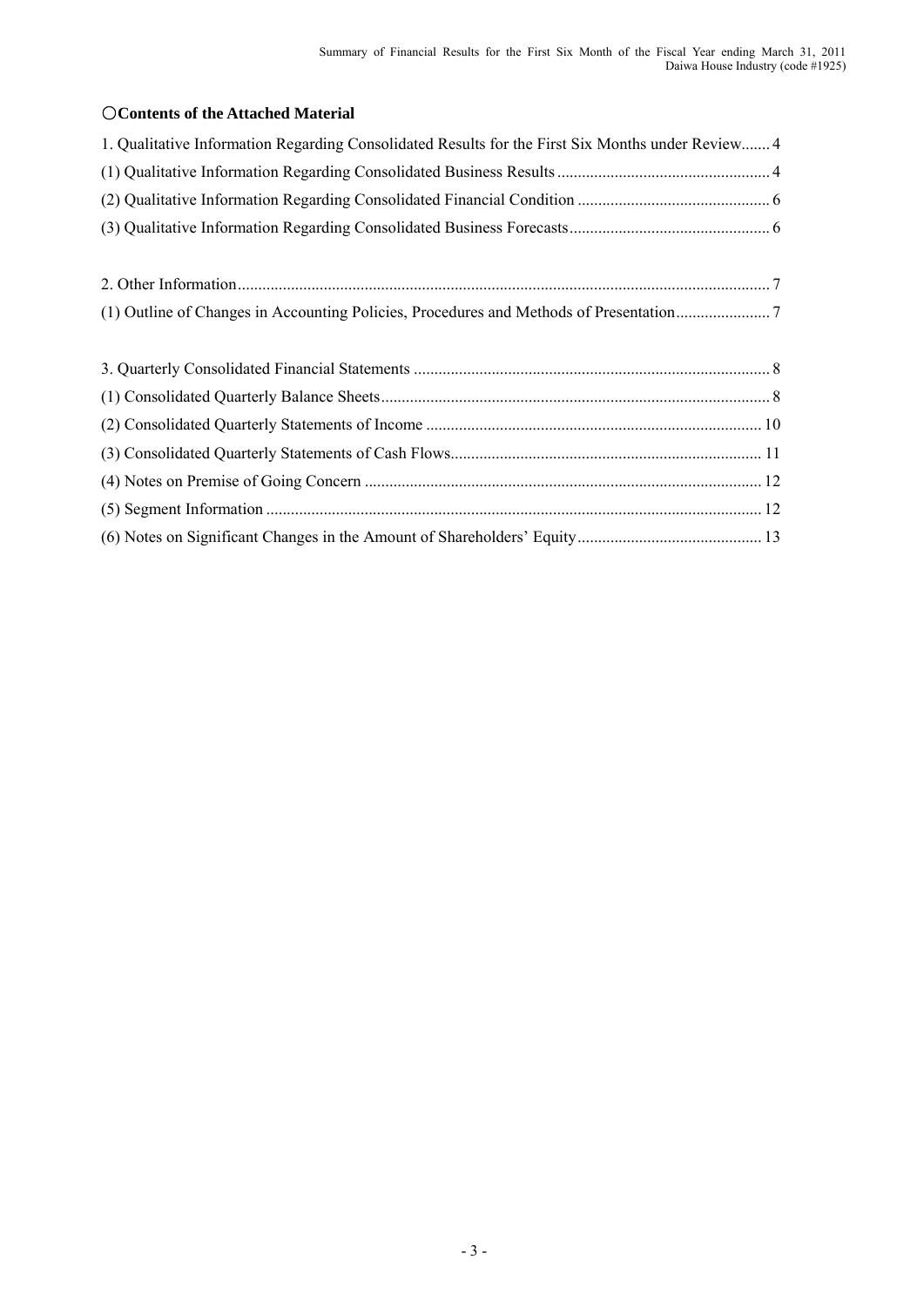# **1. Qualitative Information Regarding Consolidated Results for the First Six Months under Review**

#### **(1) Qualitative Information Regarding Consolidated Business Results**

The Japanese economic environment remained severe during the first six months of fiscal 2010 (the year ending March 31, 2011), despite some pickup against the backdrop of a gradual increase in exports and a recovery in corporate earnings. This was primarily due to instability on the foreign exchange and stock markets sparked by sovereign creditworthiness fears in Europe, as well as a rapid appreciation of the yen and persistently sluggish consumer spending.

In the housing industry, signs of a recovery were seen in owner-occupied houses and condominiums for sale, primarily thanks to the effects of housing demand stimulus measures taken by the government, including expansion of the scope of exclusion for taxes related to housing acquisition, the preferential interest rates for housing loans and the application of the eco-point system for housing. Despite these measures, new housing starts overall remained sluggish.

In these circumstances, the Daiwa House Group saw improving management efficiency as an urgent task. To this end, we took steps to improve business performance by focusing on three policies: bolstering our proposal ability in core businesses; expanding the scale of our business in growing markets; and ensuring financial strength and enhancing profitability.

In our Single-Family Houses Business, one of the keys to our plan to bolster our proposal ability in core businesses, we proactively promoted the "xevo" series, the mainstay of our single-family house products. During the period under review, we expanded our lineup of xevo series products with the addition of the xevo YU―a flexible-design house, which can easily be adapted to changes in the makeup of the owner's family and different stages of their life cycle, enabling two generations to live together.

In our Rental Housing Business, in collaboration with Sohgo Security Services Co., Ltd. (ALSOK), we launched two new rental housing models – the Séjour WIT-S and the Séjour OTT's-S – which are specially designed to be burglar-proof. We also launched the Urbanwel Dizzo, a four-story urban-type rental housing product that is ideal for small lots or sites with a narrow frontage.

In CSR initiatives, all Group companies have drawn up unique indicators for self-assessment of CSR activities, have published these on the Company's website, and are continuing to pursue improvements in the CSR field. The Group also contributes to society through collaboration with local communities. In Nara Prefecture, various events are being held in 2010 to celebrate the 1,300th anniversary of the founding of Japan's capital at Heijo-kyo (present-day Nara). The Company is participating in these events with the donation of LED outdoor lanterns and the dispatch of volunteer staff to event sites.

As a result of these factors, consolidated net sales for the six months under review stood at 821,901 million yen, up 2.2% year-on-year. Ordinary income was 47,532 million yen, up 22.8% year-on-year. Net income amounted at 28,910 million yen, up 35.4% year-on-year.

Results by business segment are as follows.

#### **Single-Family Houses Business**

In the Single-Family Houses Business, we took steps to expand to market xevo series houses in conformity with the Japanese government's measures to support home buyers. These xevo models feature standard specifications that satisfy the certification criteria of the High Quality Long-Term Housing Model adopted by the government and qualify for housing eco-points. In addition, we began to issue our own "xevo eco-points," a unique service for a limited period, to customers who desire to build a xevo house, in addition to the housing eco-points by the government. We also issued "Daiwa House Child Allowances" to customers with children who wish to buy a single-family house, in a campaign that enabled customers to exchange these allowances for "family safety" optional features in our original Friendly Design series.

New products launched on the market during the period under review included the xevo YU house model, which features a lightweight steel framework. This is a two-generation single-family house model that is easily adaptable to changes in family makeup, allowing residents to flexibly change their living arrangements to match different stages of their life cycle. It is also a "net zero energy consumption house," thanks to our newly-designed Hybrid Ecology Roof which enables to install a large-scale photoelectric power generation system.

Meanwhile, we opened SMA×Eco HOUSE at the housing exhibition site, which is equipped with lithium-ion batteries for home use, a first for Japan, and commenced demonstration tests. This is the first stage in our project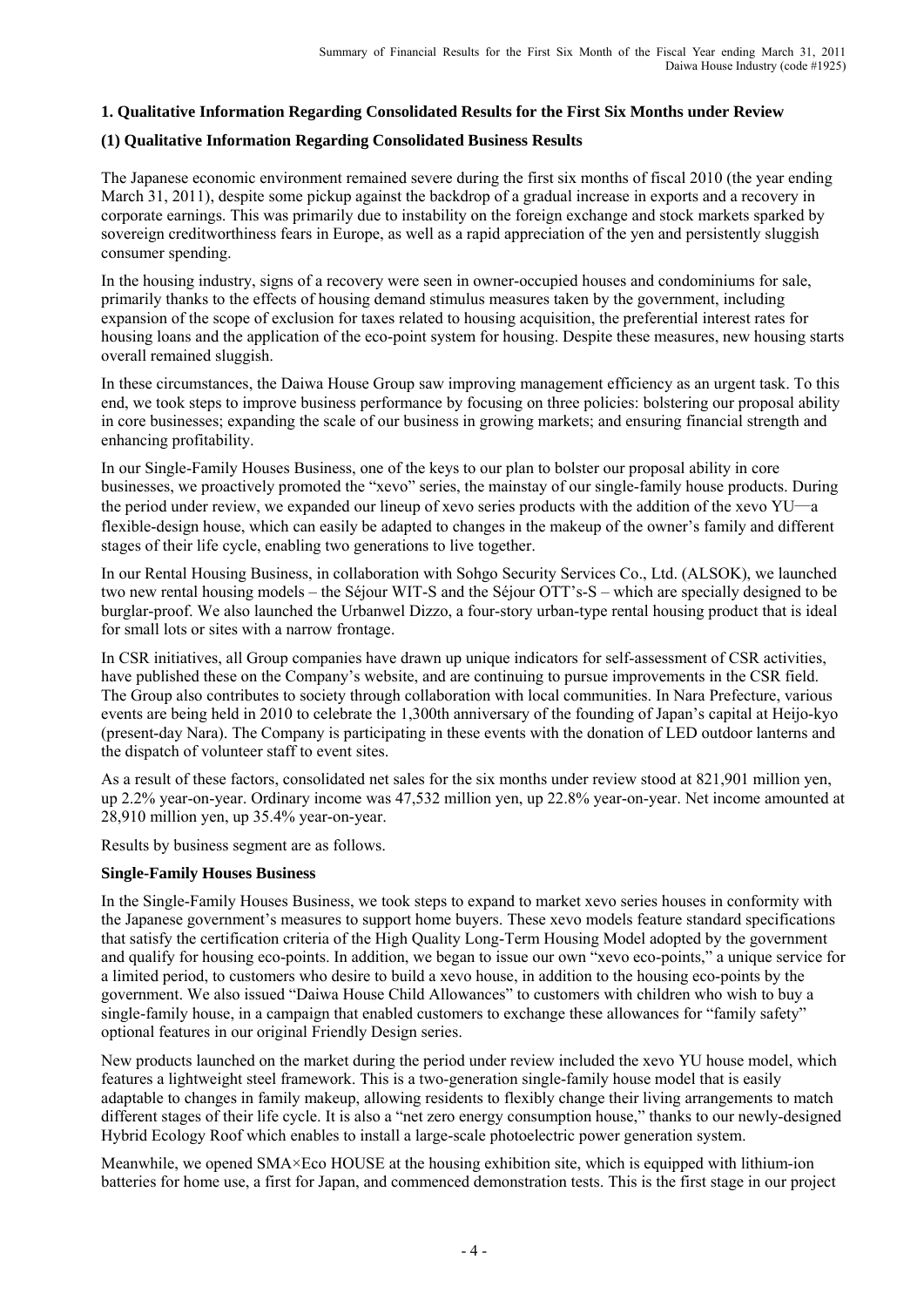aiming for commercializing energy self-supply houses with zero  $CO<sub>2</sub>$  emissions and zero utility costs by 2020.

As a result, sales of this segment were 161,552 million yen. Operating income was 7,253 million yen.

#### **Rental Housing Business**

In the Rental Housing Business, a slight recovery trend in orders for low-rise housing models was seen, benefited from the housing eco-point system by the government. We also launched on the market two models featuring enhanced security – the two-story Séjour WIT-S and the three-story Séjour OTT's-S – which both come with ALSOK's Home Security System as standard. Additionally, we have expanded the business to meet the diverse land-use needs of landowners in urban areas and a wide variety of tenant lifestyles today by putting on the market the four-story Urbanwel Dizzo.

As a result, sales of this segment were 243,843 million yen. Operating income was 24,072 million yen.

#### **Condominiums Business**

The period under review saw a slight recovery in condominium construction starts, thanks largely to 1% rate cuts for *Flat 35S* fixed-rate mortgage loans and government's preferential treatments including reduced taxation rates on housing loans. Against this background, in our Condominiums Business we commenced the sale of units in the Premist Chihaya Tower Twin Marks, a super-high-rise seismic isolation twin-tower condominium (Fukuoka). This development features high-end services and common-space facilities including a 24/7 manned security system and a sky lounge.

As a result, sales of this segment were 56,804 million yen. Operating loss was 257 million yen.

#### **Existing Homes Business**

In the Existing Homes Business, we took steps to strengthen collaboration between Group companies so as to put in place even more effective systems for marketing, design, construction and installation, and inspection, as well as to raise the level of our technology. We made the most of the government's housing eco-point system in our marketing, and succeeded in realizing increased orders for renovation work on single-family houses. We also recorded an increase in renovation orders in the field of rental housing, thanks to vigorous marketing of photoelectric power generation equipment.

As a result, sales of this segment were 28,507 million yen. Operating income was 1,907 million yen.

#### **Commercial Facilities Business**

In the Commercial Facilities Business, the Group made use of planning and proposal-driven sales centered on roadside store development, leveraging its abundant land-related data and expertise in store-opening support for tenant businesses. In April 2010, we opened the commercial complex Foleo Shobu (Saitama), and also welcomed new tenants to a newly renovated and reopened commercial complex under the name of Foleo Hakata (formerly Qiz Mall Hakata, Fukuoka).

Daiwa Lease Co., Ltd., which manages commercial facilities, promoted the nationwide deployment of Frespo open mall commercial facilities designed for a small trading area. We opened three Frespo facilities: the Frespo Houki (Tottori), the Frespo Seifushinto (Hiroshima) and the Frespo Rokucho-no-me (Miyagi). There are now Frespo facilities at 124 locations in Japan.

As a result, sales of this segment were 133,831 million yen. Operating income was 16,994 million yen.

#### **Business and Corporate Facilities Business**

In the Business and Corporate Facilities Business, we leveraged Group synergies to develop large-scale logistics facilities and to overhaul and construct retail stores as well as manufacturing and food-production facilities that were consolidated as a result of corporate mergers. In addition, we actively pursued development proposals for private nursing care facilities and rental housing for the elderly. We also undertook marketing campaigns targeting capital investments in environment and energy-related companies.

As a result, sales of this segment were 98,542 million yen. Operating income was 8,283 million yen.

#### **Health & Leisure Business**

Severe circumstances continued to prevail in the Resort Hotels Division, as consumers saved their money amid persistent deflation, but customer footfall during the Golden Week holidays and the summer vacation period rose, thanks to our quality guest service aimed at encouraging repeat visits. Overall, guest numbers were up year-on-year.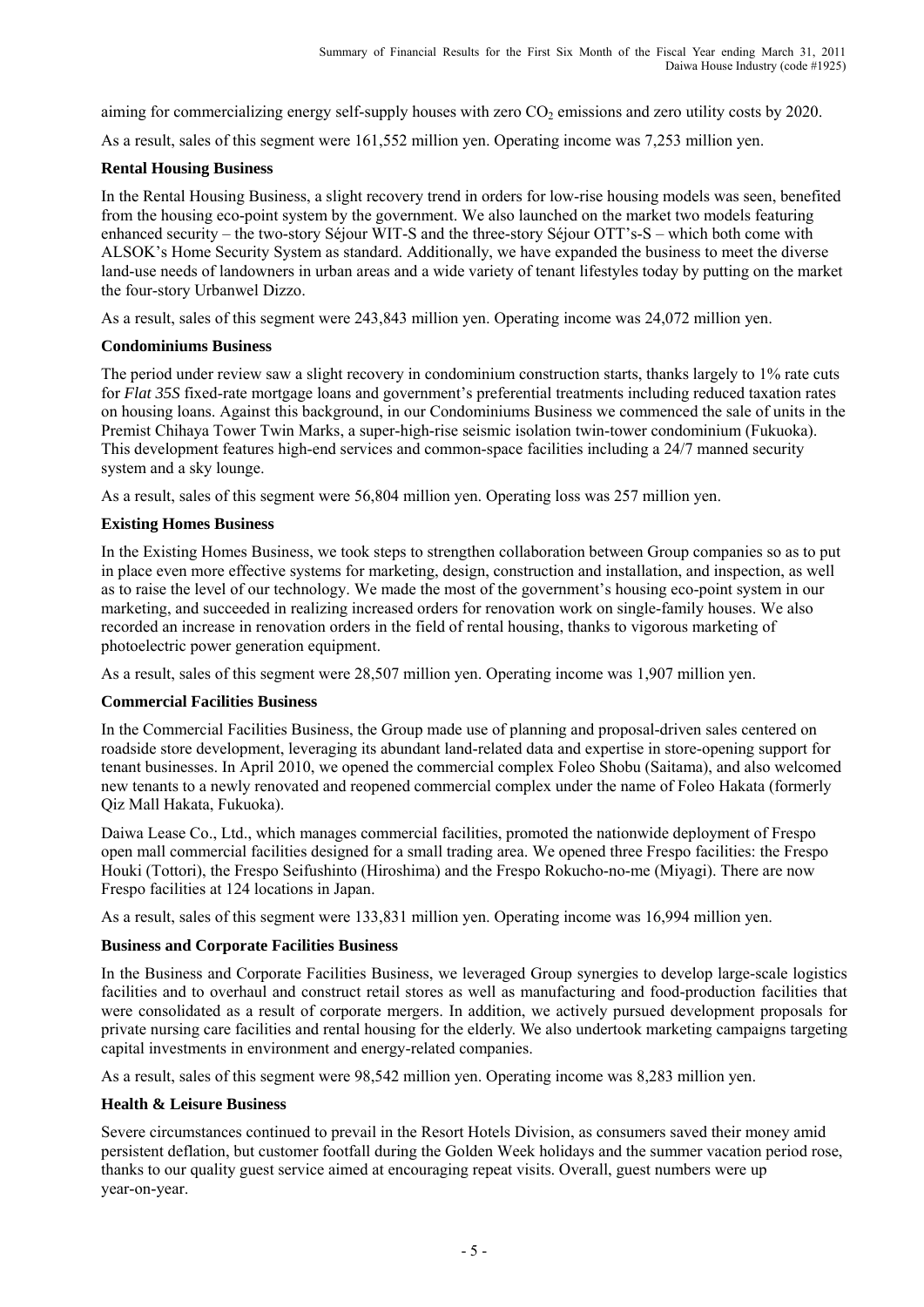In the Fitness Clubs Division, in May we reopened the Style Fitness Club NAS ANNEX (Tokyo) after renovation, and opened the Premium Sports Club NAS GINZA (Tokyo) in June 2010, which we advertise as being an ideal place for adults to socialize. In July, we opened the Premium Sports Club NAS Roppongi (Tokyo). This is a new concept in fitness clubs which centers on studio fitness exercises, while offering music, dancing, and an amusement arcade.

As a result, sales of this segment were 30,210 million yen. Operating loss was 73 million yen.

# **Other Businesses**

In the Environment and Energy Business Division, we provided solutions to energy-related issues that our customers face, in areas such as LEDs and other high-efficiency lighting, energy-saving air conditioning, solar power generation system, and energy management services. Additionally, we launched on the market a multifunctional next-generation large-scale lithium-ion battery system under the name e-Libs. This system was developed jointly with ELIIY Power Co., Ltd., which engages in marketing and practical use of large lithium ion batteries. We also established a foothold in the CO2 emissions trading market by submitting the first application to the credit system for SMEs, a carbon credit system operated by the Tokyo Metropolitan Government, through our "reFbo" high-efficiency reflective panel lighting systems.

In the City Hotels Division, during the period under review we opened four Daiwa Roynet Hotels: the Okinawa Kencho-mae (Okinawa), the Osaka Uehonmachi (Osaka), the Sendai (Miyagi) and the Nagoya Shinkansen-guchi (Aichi), giving us a total of 26 city hotels in 22 cities.

As a result, sales of this segment were 109,028 million yen. Operating income was 1,115 million yen.

# **(2) Qualitative Information Regarding Consolidated Financial Condition**

Total assets as of September 30, 2010 increased by 23,566 million yen from the 1,916,927 million yen recorded as of March 31, 2010, to 1,940,494 million yen. This was mainly attributable to increases in investment securities and property plant and equipment, and an increase in cash and deposits due to improved business performance, despite a decrease in inventories.

Total liabilities as of September 30, 2010 increased by 5,979 million yen from the 1,299,157 million yen recorded as of March 31, 2010, to 1,305,136 million yen. This was mainly attributable to the posting of the asset retirement obligation with the application of the "Account Standard for Asset Retirement Obligations," despite decreases in notes and accounts payable-trade, and income taxes payable.

Net assets as of September 30, 2010 increased by 17,587 million yen from the 617,769 million yen recorded as of March 31, 2010, to 635,357 million yen. This result principally reflected the posting of net income in the amount of 28,910 million yen for the six months under review, despite the posting of cash dividends paid for the previous fiscal year.

# **(3) Qualitative Information Regarding Consolidated Business Forecasts**

In light of recent business performance, market trends and other factors, full-year consolidated business performance forecasts announced on May 12, 2010 have been revised. Please refer to the *"Notice of Revision of Business Performance Forecasts"* announced today (November 9, 2010) for items pertaining to the revised forecasts.

Furthermore, although the unrecognized actuarial differences for employees' retirement benefits are posted lump-sum in the consolidated fiscal years that they occur, the forecasts do not include an operating gain or loss on pension assets, or actuarial differences arising from a change in discount rates in cases where the market interest rate diverges substantially from the discount rate used to calculate retirement benefit liabilities. In the future, financial market trends, including stock market trends, could have a material impact on the Group's business performance and financial standing.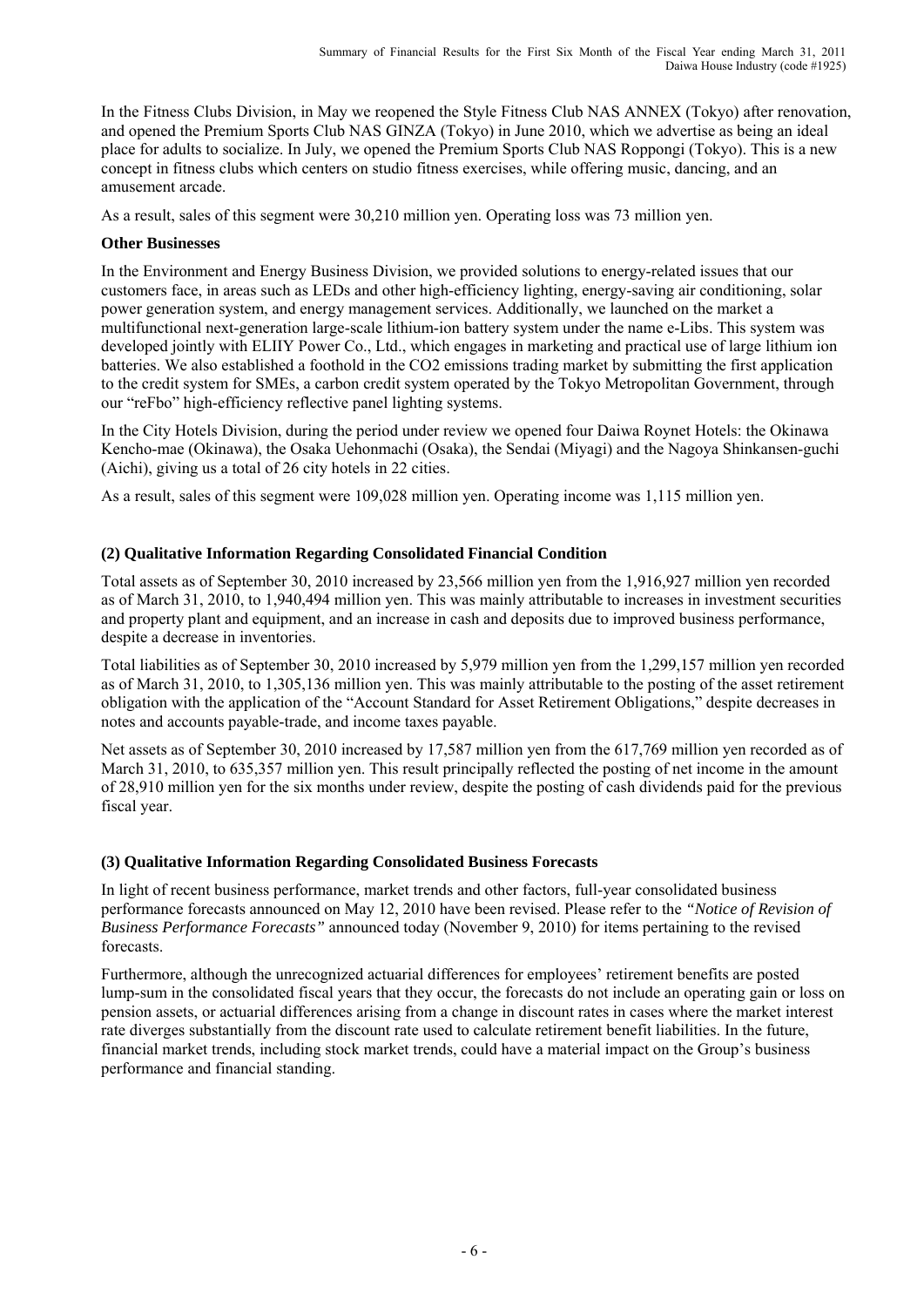# **2. Other Information**

**(1) Outline of Changes in Accounting Policies, Procedures and Methods of Presentation** 

## ● **Changes in matters related to accounting standards**

## **1. Application of Accounting Standard for Equity Method of Accounting for Investments and Practical Solution on Unification of Accounting Policies Applied to Associates Accounted for Using the Equity Method**

With effect from the first quarter of FY2010, we applied the Accounting Standard for Equity Method of Accounting for Investments (ASBJ Statement No. 16, issued on March 10, 2008) and the Practical Solution on Unification of Accounting Policies Applied to Associates Accounted for Using the Equity Method (PITF No.24, issued on March 10, 2008).

No effects of this change on the financial statements are recorded.

# **2. Application of Accounting Standard for Asset Retirement Obligations**

With effect from the first quarter of FY2010, we applied the Accounting Standard for Asset Retirement Obligations (ASBJ Statement No.18, issued on March 31, 2008) and the Guidance on Accounting Standard for Asset Retirement Obligations (ASBJ Guidance No.21, issued on March 31, 2008.)

As a result of this application, operating income and ordinary income for the six months under review decreased by 779 million yen, respectively, and income before income taxes and minority interests for the six months under review decreased by 3,583 million yen. The change in the asset retirement obligation amount resulting from the application of this accounting standard, etc. is 22,583 million yen.

# ● **Changes in methods of presentation**

Consolidated quarterly statements of income

We applied the Cabinet Office Ordinance partially revising rules for financial statements, etc. (Cabinet Office Ordinance No.5, issued on March 24, 2009), which is based on the Accounting Standard for Consolidated Financial Reporting (ASBJ Statement No. 22, issued on December 26, 2008). Accordingly, an item, "Income before minority interests" is presented for the six months under review.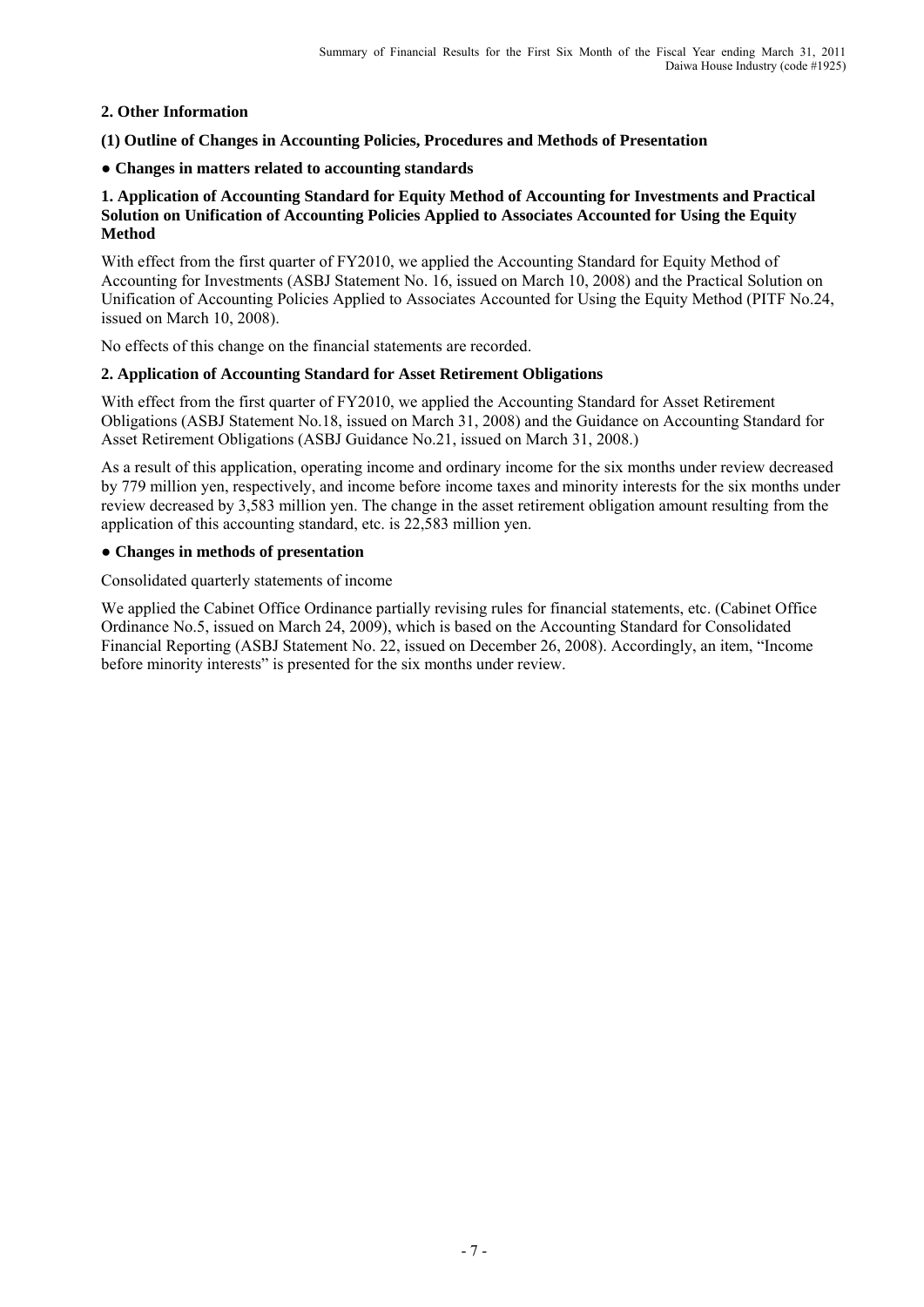# **3. Quarterly Consolidated Financial Statements**

# **(1) Consolidated quarterly balance sheets**

|                                                                                          |                          | (Millions of yen)    |
|------------------------------------------------------------------------------------------|--------------------------|----------------------|
|                                                                                          | As of September 30, 2010 | As of March 31, 2010 |
| Assets                                                                                   |                          |                      |
| Current assets                                                                           |                          |                      |
| Cash and deposits                                                                        | 198,544                  | 179,792              |
| Notes receivable, accounts receivable from completed<br>construction contracts and other | 77,766                   | 75,815               |
| Short-term investment securities                                                         | 6                        | 6                    |
| Costs on uncompleted construction contracts                                              | 13,566                   | 15,098               |
| Real estate for sale                                                                     | 213,449                  | 227,842              |
| Real estate for sale in process                                                          | 40,161                   | 33,380               |
| Land for development                                                                     | 3,273                    | 3,761                |
| Merchandise and finished goods                                                           | 10,754                   | 10,996               |
| Work in process                                                                          | 4,342                    | 2,758                |
| Raw materials and supplies                                                               | 5,883                    | 6,165                |
| Other                                                                                    | 125,020                  | 125,830              |
| Allowance for doubtful accounts                                                          | (2,524)                  | (2,690)              |
| Total current assets                                                                     | 690,244                  | 678,757              |
| Noncurrent assets                                                                        |                          |                      |
| Property, plant and equipment                                                            |                          |                      |
| Buildings and structures                                                                 | 613,548                  | 594,317              |
| Accumulated depreciation                                                                 | (268, 413)               | (260, 585)           |
| Buildings and structures, net                                                            | 345,135                  | 333,731              |
| Land                                                                                     | 383,081                  | 389,587              |
| Other                                                                                    | 142,883                  | 143,371              |
| Accumulated depreciation                                                                 | (91, 021)                | (88,079)             |
| Other, net                                                                               | 51,862                   | 55,291               |
| Total property, plant and equipment                                                      | 780,080                  | 778,610              |
| Intangible assets                                                                        | 20,563                   | 20,153               |
| Investments and other assets                                                             |                          |                      |
| Investment securities                                                                    | 109,271                  | 104,588              |
| Lease and guarantee deposits                                                             | 191,925                  | 190,024              |
| Other                                                                                    | 156,982                  | 153,426              |
| Allowance for doubtful accounts                                                          | (8, 572)                 | (8,632)              |
| Total investments and other assets                                                       | 449,606                  | 439,406              |
| Total noncurrent assets                                                                  | 1,250,250                | 1,238,170            |
| Total assets                                                                             | 1,940,494                | 1,916,927            |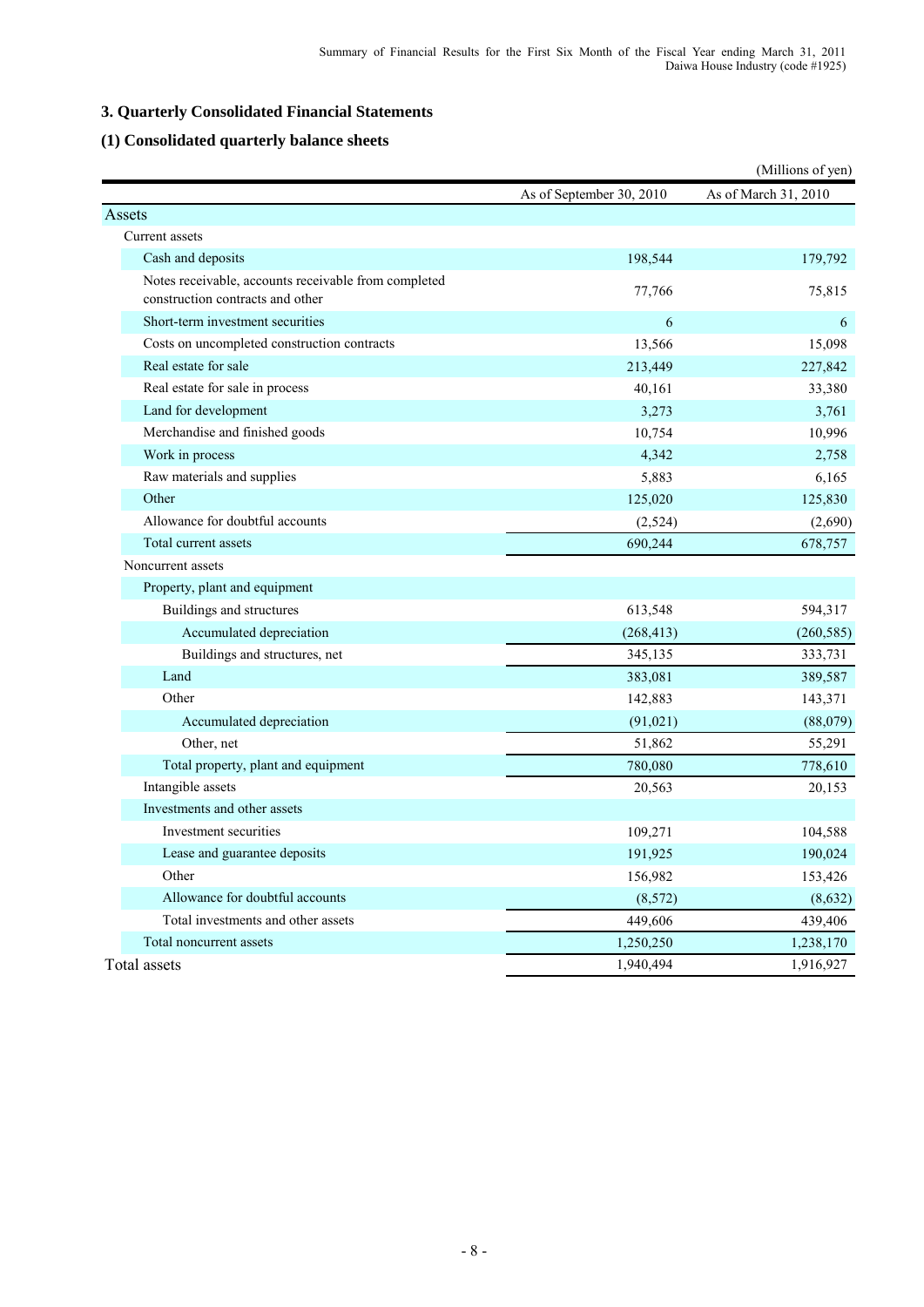|                                                                         |                          | (Millions of yen)    |
|-------------------------------------------------------------------------|--------------------------|----------------------|
|                                                                         | As of September 30, 2010 | As of March 31, 2010 |
| Liabilities                                                             |                          |                      |
| <b>Current liabilities</b>                                              |                          |                      |
| Notes payable, accounts payable for construction contracts<br>and other | 105,634                  | 113,807              |
| Short-term loans payable                                                | 7,790                    | 14,771               |
| Current portion of long-term loans payable                              | 8,578                    | 2,901                |
| Income taxes payable                                                    | 11,064                   | 24,037               |
| Advances received on uncompleted construction contracts                 | 32,091                   | 27,403               |
| Provision for bonuses                                                   | 21,868                   | 21,160               |
| Provision for warranties for completed construction                     | 6,284                    | 6,769                |
| Asset retirement obligations                                            | 1,570                    |                      |
| Other                                                                   | 130,131                  | 133,748              |
| Total current liabilities                                               | 325,013                  | 344,601              |
| Noncurrent liabilities                                                  |                          |                      |
| Bonds payable                                                           | 105,300                  | 105,300              |
| Long-term loans payable                                                 | 335,685                  | 335,388              |
| Long-term lease and guarantee deposited                                 | 226,140                  | 226,322              |
| Provision for retirement benefits                                       | 165,976                  | 163,711              |
| Asset retirement obligations                                            | 21,529                   |                      |
| Other                                                                   | 125,492                  | 123,834              |
| Total noncurrent liabilities                                            | 980,123                  | 954,556              |
| <b>Total liabilities</b>                                                | 1,305,136                | 1,299,157            |
| Net assets                                                              |                          |                      |
| Shareholders' equity                                                    |                          |                      |
| Capital stock                                                           | 110,120                  | 110,120              |
| Capital surplus                                                         | 226,824                  | 226,824              |
| Retained earnings                                                       | 382,329                  | 375,154              |
| Treasury stock                                                          | (19,623)                 | (19,615)             |
| Total shareholders' equity                                              | 699,651                  | 692,484              |
| Valuation and translation adjustments                                   |                          |                      |
| Valuation difference on available-for-sale securities                   | 6,154                    | 6,696                |
| Revaluation reserve for land                                            | (65,705)                 | (77, 593)            |
| Foreign currency translation adjustment                                 | (5,707)                  | (4,765)              |
| Total valuation and translation adjustments                             | (65, 257)                | (75,662)             |
| Minority interests                                                      | 963                      | 948                  |
| Total net assets                                                        | 635,357                  | 617,769              |
| Total liabilities and net assets                                        | 1,940,494                | 1,916,927            |

i

- 9 -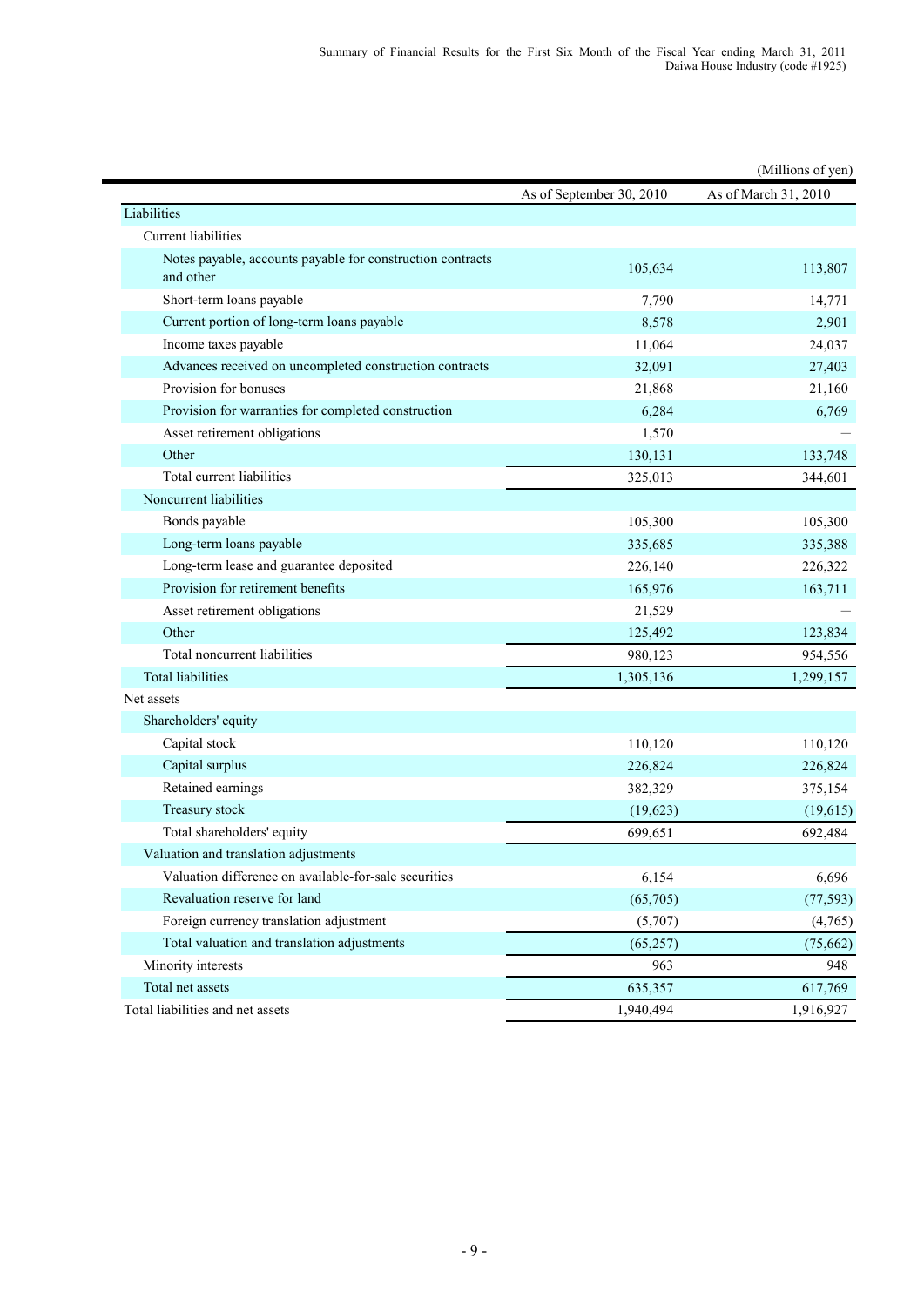# **(2) Consolidated quarterly statements of income**

# **For the first six months ended September 30, 2009 and 2010**

|                                                                                           |                                                                                         | (Millions of yen)                                                                       |
|-------------------------------------------------------------------------------------------|-----------------------------------------------------------------------------------------|-----------------------------------------------------------------------------------------|
|                                                                                           | Six months ended<br>September 30, 2009<br>(From April 1, 2009<br>to September 30, 2009) | Six months ended<br>September 30, 2010<br>(From April 1, 2010<br>to September 30, 2010) |
| Net sales                                                                                 | 804,460                                                                                 | 821,901                                                                                 |
| Cost of sales                                                                             | 645,265                                                                                 | 650,372                                                                                 |
| Gross profit                                                                              | 159,195                                                                                 | 171,528                                                                                 |
| Selling, general and administrative expenses                                              | 120,446                                                                                 | 124,702                                                                                 |
| Operating income                                                                          | 38,748                                                                                  | 46,826                                                                                  |
| Non-operating income                                                                      |                                                                                         |                                                                                         |
| Interest income                                                                           | 651                                                                                     | 1,021                                                                                   |
| Dividends income                                                                          | 679                                                                                     | 1,183                                                                                   |
| Equity in earnings of affiliates                                                          | 741                                                                                     | 348                                                                                     |
| Gain on settlement of derivatives                                                         | 250                                                                                     | 261                                                                                     |
| Gain on valuation of derivatives                                                          | 16                                                                                      | 390                                                                                     |
| Miscellaneous income                                                                      | 3,773                                                                                   | 3,501                                                                                   |
| Total non-operating income                                                                | 6,113                                                                                   | 6,707                                                                                   |
| Non-operating expenses                                                                    |                                                                                         |                                                                                         |
| Interest expenses                                                                         | 2,972                                                                                   | 3,841                                                                                   |
| Provision of allowance for doubtful accounts                                              | 257                                                                                     |                                                                                         |
| Loss on settlement of derivateves                                                         |                                                                                         | 10                                                                                      |
| Loss on valuation of derivatives                                                          | 260                                                                                     | 576                                                                                     |
| Miscellaneous expenses                                                                    | 2,655                                                                                   | 1,571                                                                                   |
| Total non-operating expenses                                                              | 6,146                                                                                   | 6,001                                                                                   |
| Ordinary income                                                                           | 38,715                                                                                  | 47,532                                                                                  |
| Extraordinary income                                                                      |                                                                                         |                                                                                         |
| Gain on sales of noncurrent assets                                                        | 30                                                                                      | 57                                                                                      |
| Gain on sales of investment securities                                                    |                                                                                         | 259                                                                                     |
| Gain on transfer of business                                                              |                                                                                         | 280                                                                                     |
| Gain on amortization of prior service cost                                                | 204                                                                                     |                                                                                         |
| Total extraordinary income                                                                | 235                                                                                     | 596                                                                                     |
| Extraordinary loss                                                                        |                                                                                         |                                                                                         |
| Loss on sales of noncurrent assets                                                        | 9                                                                                       | 1,439                                                                                   |
| Loss on retirement of noncurrent assets                                                   | 271                                                                                     | 226                                                                                     |
| Impairment loss                                                                           | 139                                                                                     | 810                                                                                     |
| Loss on valuation of investment securities                                                | 426                                                                                     | 986                                                                                     |
| Loss on adjustment for changes of accounting standard for asset<br>retirement obligations |                                                                                         | 2,804                                                                                   |
| Other                                                                                     | 8                                                                                       | 52                                                                                      |
| Total extraordinary losses                                                                | 856                                                                                     | 6,319                                                                                   |
| Income before income taxes and minority interests                                         | 38,094                                                                                  | 41,808                                                                                  |
| Income taxes-current                                                                      | 17,603                                                                                  | 11,235                                                                                  |
| Income taxes-deferred                                                                     | (871)                                                                                   | 1,664                                                                                   |
| Total income taxes                                                                        | 16,732                                                                                  | 12,899                                                                                  |
| Income before minority interests                                                          |                                                                                         | 28,908                                                                                  |
| Minority interests in income (loss)                                                       | $\overline{2}$                                                                          | (2)                                                                                     |
| Net income                                                                                | 21,359                                                                                  | 28,910                                                                                  |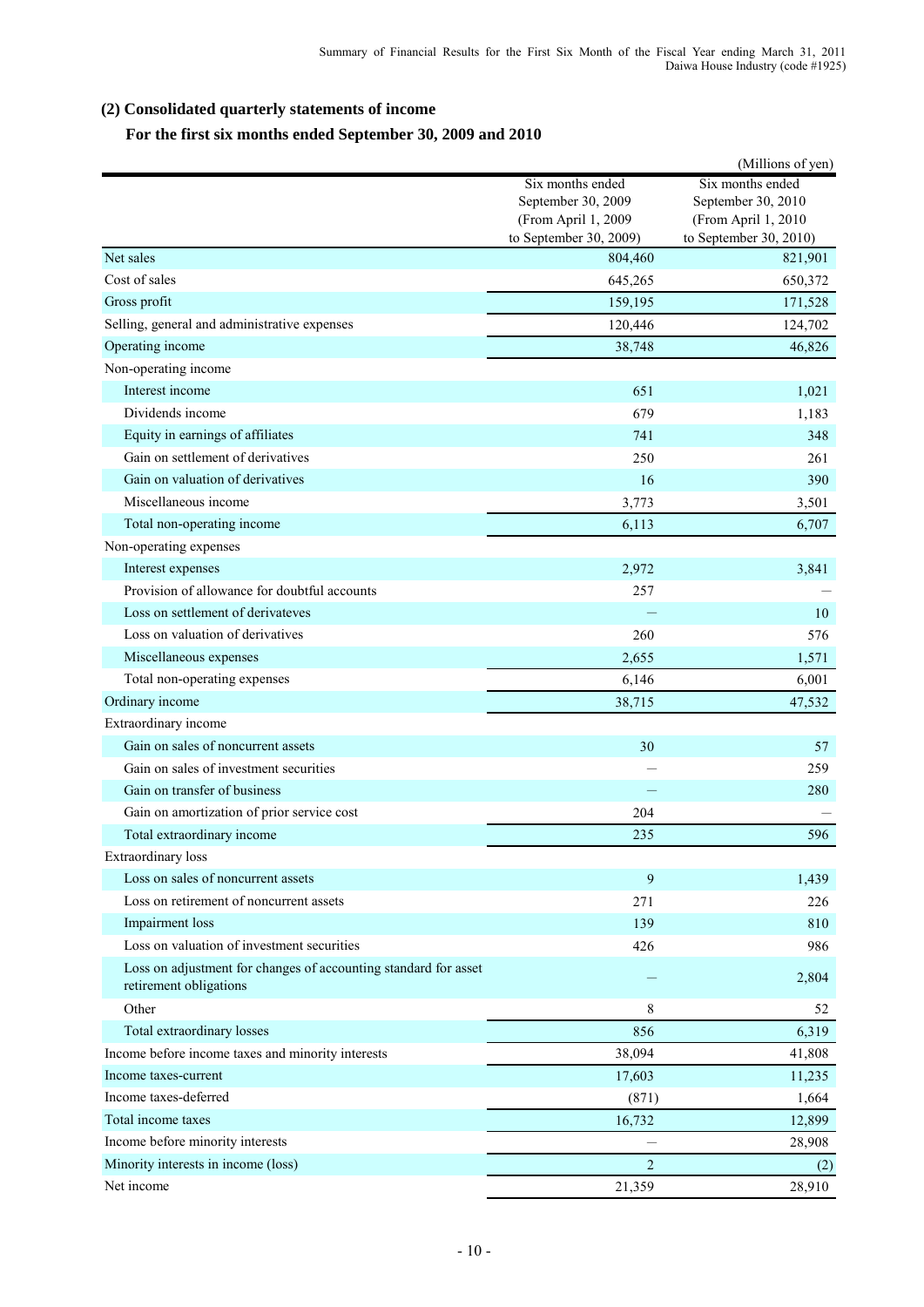# **(3) Consolidated quarterly statements of cash flows**

# **For the first six months ended September 30, 2009 and 2010**

|                                                                                           |                        | (Millions of yen)      |  |
|-------------------------------------------------------------------------------------------|------------------------|------------------------|--|
|                                                                                           | Six months ended       | Six months ended       |  |
|                                                                                           | September 30, 2009     | September 30, 2010     |  |
|                                                                                           | (From April 1, 2009    | (From April 1, 2010    |  |
|                                                                                           | to September 30, 2009) | to September 30, 2010) |  |
|                                                                                           |                        |                        |  |
| Net cash provided by (used in) operating activities                                       |                        |                        |  |
| Income before income taxes and minority interests                                         | 38,094                 | 41,808                 |  |
| Depreciation and amortization                                                             | 21,085                 | 21,714                 |  |
| Increase (decrease) in provision for retirement benefits                                  | 311                    | 2,264                  |  |
| Interest and dividends income                                                             | (1, 331)               | (2,205)                |  |
| Interest expenses                                                                         | 2,972                  | 3,841                  |  |
| Equity in (earnings) losses of affiliates                                                 | (741)                  | (348)                  |  |
| Loss (gain) on sales and retirement of noncurrent assets                                  | 251                    | 1,608                  |  |
| Impairment loss                                                                           | 139                    | 810                    |  |
| Loss (gain) on valuation of investment securities                                         | 426                    | 986                    |  |
| Loss on adjustment for changes of accounting standard for asset<br>retirement obligations |                        | 2,804                  |  |
| Decrease (increase) in notes and accounts receivable-trade                                | (10, 216)              | (1,950)                |  |
| Decrease (increase) in inventories                                                        | 69,515                 | 8,755                  |  |
| Increase (decrease) in advances received on uncompleted                                   |                        |                        |  |
| construction contracts                                                                    | (23, 164)              | 4,581                  |  |
| Increase (decrease) in notes and accounts payable-trade                                   | (22, 320)              | (6,032)                |  |
| Other, net                                                                                | (7,028)                | 12,196                 |  |
| Subtotal                                                                                  | 67,994                 | 90,837                 |  |
| Interest and dividends income received                                                    | 985                    | 1,596                  |  |
| Interest expenses paid                                                                    | (2,076)                | (2,957)                |  |
| Income taxes paid                                                                         | (6,295)                | (23, 731)              |  |
| Net cash provided by (used in) operating activities                                       | 60,608                 | 65,745                 |  |
| Net cash provided by (used in) investing activities                                       |                        |                        |  |
| Purchase of property, plant and equipment and intangible assets                           | (55, 383)              | (29, 576)              |  |
| Proceeds from sales of property, plant and equipment                                      | 127                    | 114                    |  |
| Purchase of investment securities                                                         | (917)                  | (6,749)                |  |
| Proceeds from sales and redemption of investment securities                               | 40                     | 726                    |  |
| Purchase of investments in subsidiaries                                                   | (51)                   | (3)                    |  |
| Purchase of investments in subsidiaries resulting in change in                            | (13, 323)              |                        |  |
| scope of consolidation                                                                    |                        |                        |  |
| Proceeds from transfer of business                                                        |                        | 280                    |  |
| Proceeds from acquisition of business                                                     |                        | 3,193                  |  |
| Payments for lease and guarantee deposits                                                 | (8,200)                | (802)                  |  |
| Other, net                                                                                | (539)                  | (681)                  |  |
| Net cash provided by (used in) investing activities                                       | (78, 246)              | (33, 497)              |  |
| Net cash provided by (used in) financing activities                                       |                        |                        |  |
| Net increase (decrease) in short-term loans payable                                       | (2,038)                | (6,981)                |  |
| Proceeds from long-term loans payable                                                     | 11,820                 | 11,942                 |  |
| Repayment of long-term loans payable                                                      | (5,213)                | (5,948)                |  |
| Proceeds from issuance of bonds                                                           | 4,500                  |                        |  |
| Repayments of finance lease obligations                                                   | (296)                  | (505)                  |  |
| Purchase of treasury stock                                                                | (35)                   | (22)                   |  |
| Proceeds from sales of treasury stock                                                     | 3                      | 7                      |  |
| Cash dividends paid                                                                       | (13,900)               | (9, 844)               |  |
| Repayments of payables under fluidity lease receivables                                   | (3, 115)               | (2,119)                |  |
| Net cash provided by (used in) financing activities                                       | (8,276)                | (13, 471)              |  |
| Effect of exchange rate change on cash and cash equivalents                               | 41                     | (24)                   |  |
| Net increase (decrease) in cash and cash equivalents                                      | (25, 873)              | 18,751                 |  |
| Cash and cash equivalents at beginning of period                                          | 105,381                | 179,743                |  |
| Cash and cash equivalents at end of period                                                | 79,507                 | 198,495                |  |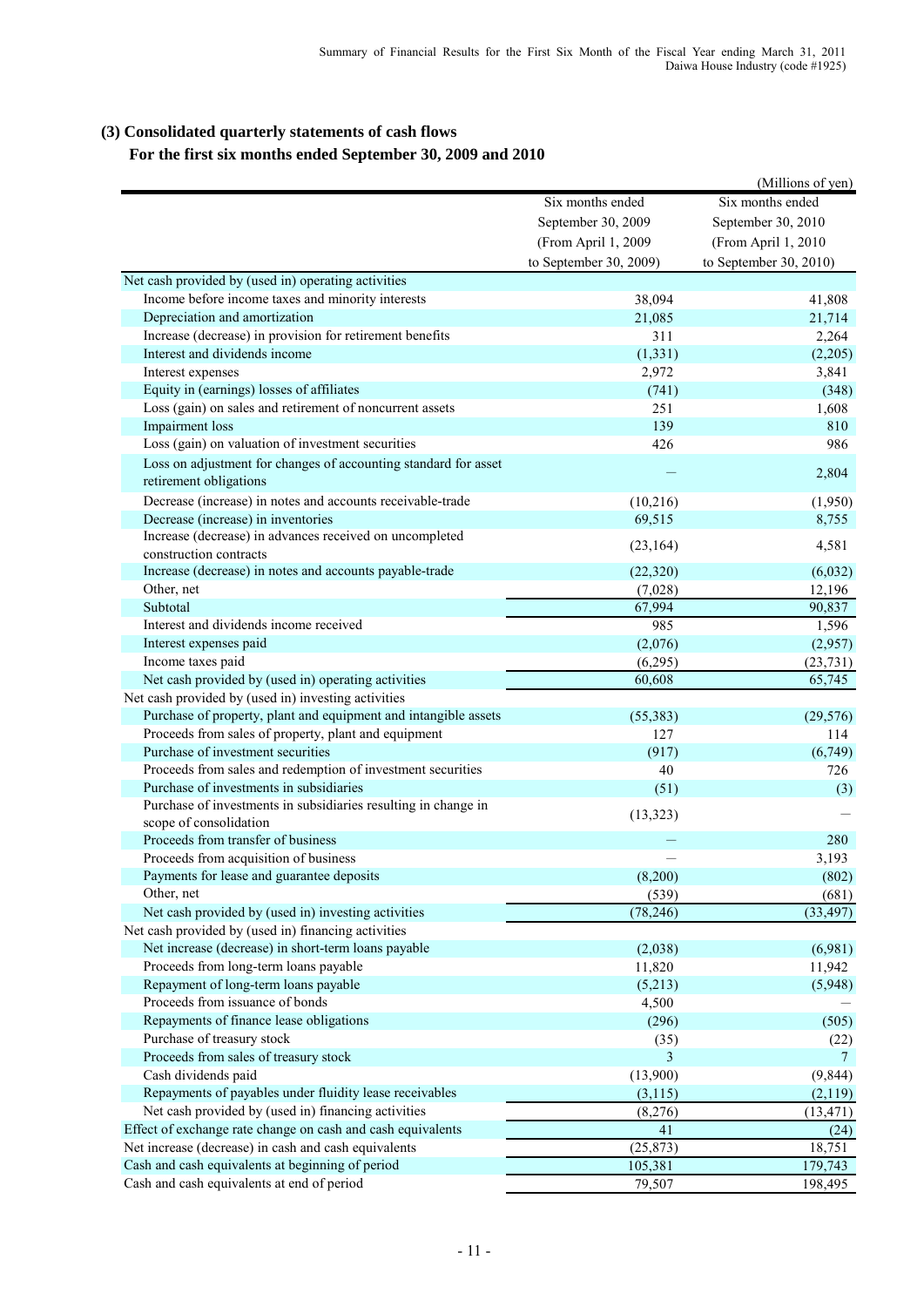## **(4) Notes on Premise of Going Concern**

No items to report.

## **(5) Segment Information**

# **[Information by business segment]**

The first six months ended September 30, 2009 (From April 1, 2009 to September 30, 2009)

|                                              | Residential<br><b>Business</b><br>millions)<br>of yen) | Commercial<br>Construction<br><b>Business</b><br>(millions)<br>of yen) | Resort<br>Hotels and<br>Sports Life<br><b>Business</b><br>(millions)<br>of yen) | Home Center<br><b>Business</b><br>(millions)<br>of yen) | Other<br><b>Businesses</b><br>(millions)<br>of yen) | Total<br>(millions)<br>of yen) | Eliminations<br>/Corporate<br>(millions)<br>of yen) | Consolidated<br>(millions)<br>of yen) |
|----------------------------------------------|--------------------------------------------------------|------------------------------------------------------------------------|---------------------------------------------------------------------------------|---------------------------------------------------------|-----------------------------------------------------|--------------------------------|-----------------------------------------------------|---------------------------------------|
| <b>Sales</b><br>$(1)$ Sales to<br>customers  | 470,886                                                | 235,122                                                                | 28,850                                                                          | 30,807                                                  | 38,792                                              | 804,460                        |                                                     | 804,460                               |
| $(2)$ Inter-segment<br>sales or<br>transfers | 874                                                    | 4,976                                                                  | 21                                                                              | 801                                                     | 27,817                                              | 34,491                         | (34, 491)                                           |                                       |
| Total                                        | 471,761                                                | 240.098                                                                | 28,872                                                                          | 31,609                                                  | 66,610                                              | 838,952                        | (34, 491)                                           | 804,460                               |
| Operating income<br>$(\text{loss})$          | 20,302                                                 | 28,571                                                                 | (101)                                                                           | 894                                                     | 31                                                  | 49,699                         | (10,950)                                            | 38,748                                |

#### **[Segment Information]**

#### **1. Outline of reportable business segments during the period under review**

 The reportable business segments of the Group consist of those for which separate financial information is available within the Group's structural units. Segments are also subject to regular reviews as the Management determines the allocation of management resources and assesses the business performance.

 The Daiwa House Group engages in a comprehensive business across a broad range of fields, including the construction of residential housing and commercial buildings. The Group established eight business segments, set up a comprehensive strategy for each business segment and operates based on its 2nd Medium-Term Management Plan, Challenge 2010, to enhance competitiveness with prompt decision-making and sophisticated expertise, integrating its value chain and sharing its customer base.

 Accordingly, our business segments consist of different products and services, based on their business domains. Excluding the Other Businesses segment, there are seven reportable business segments: Single-Family Houses, Rental Housing, Condominiums, Existing Home Business, Commercial Facilities, Business and Corporate Facilities, and Health and Leisure segments.

 In the Single-Family Houses segment, we engage in construction by order and subdivision of single-family houses. In Rental Housing segment, the Group conducts rental housing development, construction, management, operation, and real estate agency services. In the Condominium segment, we develop, subdivide, and manage condominiums. In the Existing Home Business segment, the Group engages in renovation and real estate agency services. The Commercial Facilities segment develops, builds, manages, and operates commercial facilities. The Business and Corporate Facilities segment develops and builds logistics, manufacturing facilities and medical and nursing facilities, and builds, manages, and operates temporary facilities. The Health and Leisure segment engages in the management and operation of resort hotels, golf courses, fitness clubs and nursing facilities.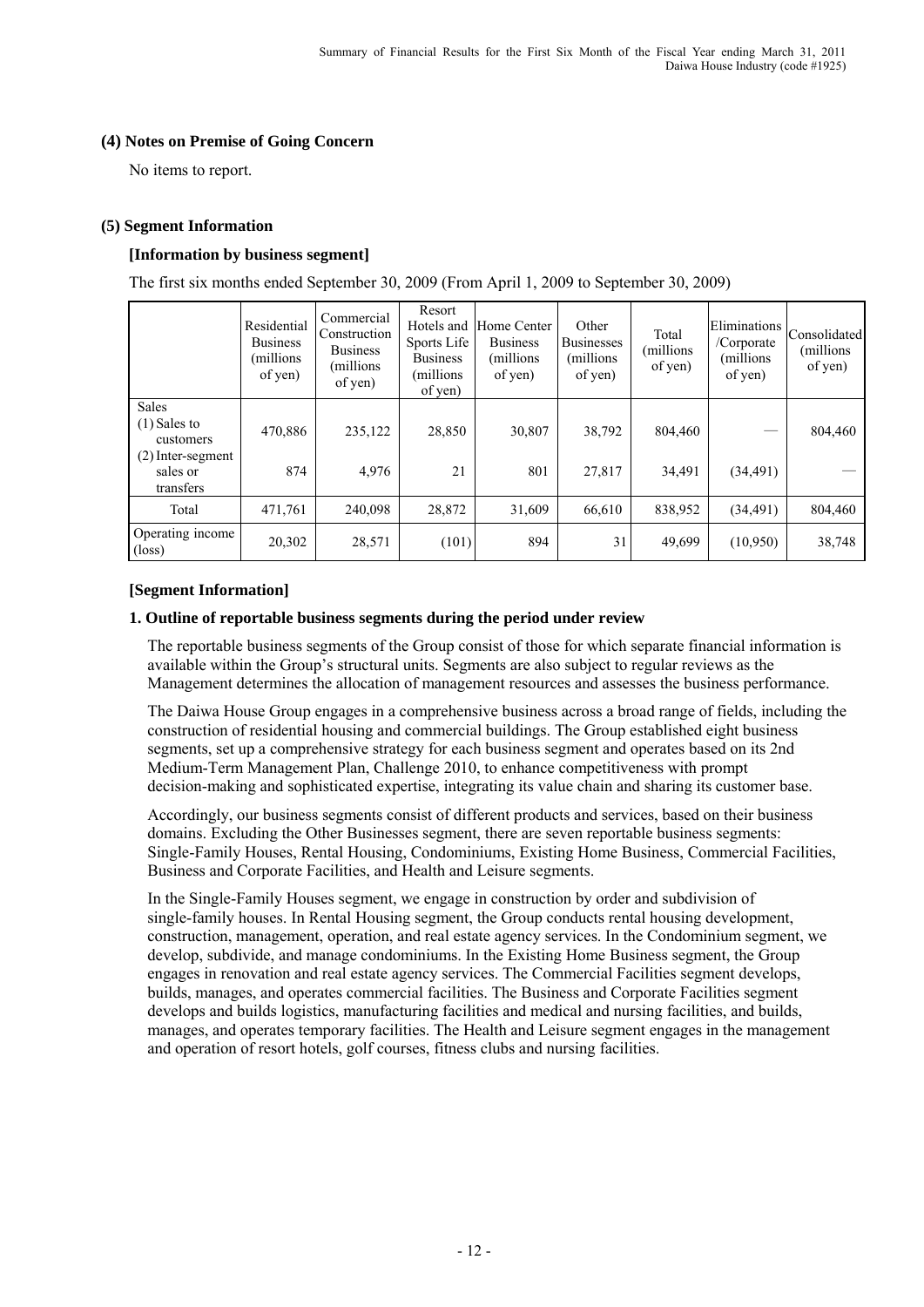481 613 0 54 2,141 2,594

# **2. Sales and operating income (loss) by reportable business segment**

|                                             |                                     |                |              |                                         |                          | (Millions of yen)                            |  |
|---------------------------------------------|-------------------------------------|----------------|--------------|-----------------------------------------|--------------------------|----------------------------------------------|--|
|                                             | <b>Reportable Business Segments</b> |                |              |                                         |                          |                                              |  |
|                                             | Single-Family<br>Houses             | Rental Housing | Condominiums | <b>Existing Home</b><br><b>Business</b> | Commercial<br>Facilities | <b>Business</b><br>& Corporate<br>Facilities |  |
| <b>Sales</b><br>$(1)$ Sales to<br>customers | 161,070                             | 243,230        | 56,804       | 28,453                                  | 131,690                  | 95,948                                       |  |

Total 161,552 243,843 56,804 28,507 133,831 98,542

(loss) 7,253 24,072 (257) 1,907 16,994 8,283

The first six months ended September 30, 2010 (From April 1, 2010 to September 30, 2010)

|                                              |                     | <b>Reportable Business Segments</b> | Other                          |          | Adjustment<br>(Note: 2) | Amounts on the<br>consolidated<br>quarterly<br>statements of<br><i>ncome</i> |
|----------------------------------------------|---------------------|-------------------------------------|--------------------------------|----------|-------------------------|------------------------------------------------------------------------------|
|                                              | Health<br>& Leisure | Total                               | <b>Businesses</b><br>(Note: 1) | Subtotal |                         |                                                                              |
| <b>Sales</b>                                 |                     |                                     |                                |          |                         |                                                                              |
| $(1)$ Sales to<br>customers                  | 30,191              | 747,388                             | 74,512                         | 821,901  |                         | 821,901                                                                      |
| $(2)$ Inter-segment<br>sales or<br>transfers | 18                  | 5.904                               | 34,515                         | 40,419   | (40, 419)               |                                                                              |
| Total                                        | 30,210              | 753,292                             | 109,028                        | 862,320  | (40, 419)               | 821,901                                                                      |
| Operating income<br>$(\text{loss})$          | (73)                | 58,180                              | 1,115                          | 59,296   | (12, 469)               | 46,826                                                                       |

Notes:

(2)Inter-segment sales or transfers

Operating income

1. Other Businesses include construction support, city hotels, overseas businesses and others.

- 2. 12,469 million yen in adjustments to operating income (loss) by business segment includes 937 million yen in elimination within business segments, 360 million yen in the impairment loss on the amortization of goodwill and 11,892 million yen in corporate expenses not allocated to each business segment. Corporate expenses mainly consist of general and administrative expenses and experiment and research expenses not attributable to reportable business segments.
- 3. Operating income (loss) by business segment is adjusted to correspond to operating income in the consolidated quarterly statements of income.

#### **(Additional Information)**

Effective from the first quarter of FY2010, the Group applied the Accounting Standard for Disclosures about Segments of an Enterprise and Related Information (ASBJ Statement No. 17, issued on March 27, 2009) and Guidance on Accounting Standard for Disclosures about Segments of an Enterprise and Related Information (ASJB Guidance No. 20, issued on March 21, 2008.)

#### **(6) Notes on Significant Changes in the Amount of Shareholders' Equity**

No items to report.